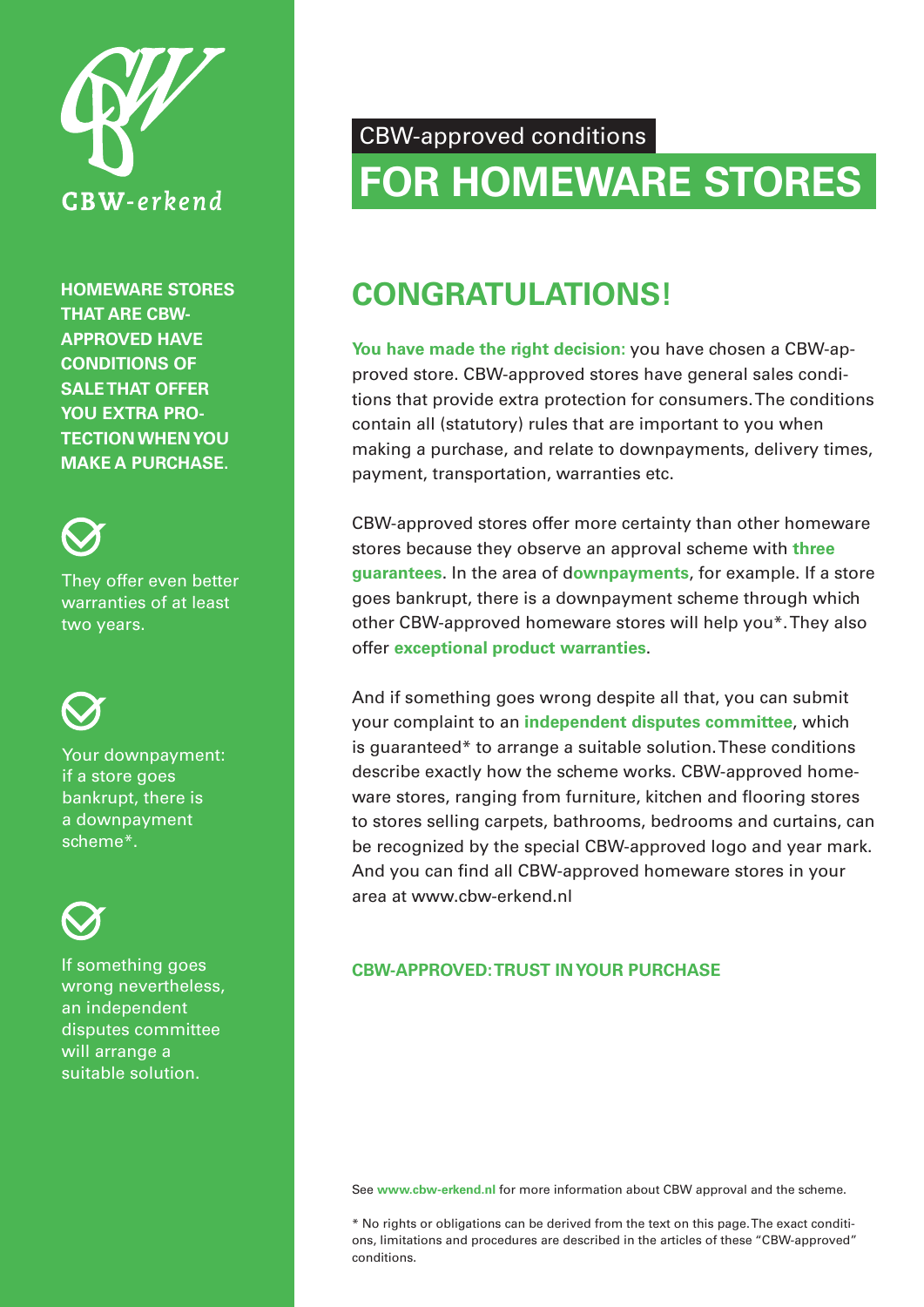## **FOR HOMEWARE STORES**

#### **These general conditions will take effect on 1 July 2017**

#### **ARTICLE 1 - Definitions**

**1.** In these conditions, the following terms are understood to<br>have the following meanings: **The company:** the CBW-approved retailer/contractor, participating in the SG CBW, who enters into or wishes to enter

into an agreement with the customer; **The customer:** the buyer/client or the party entering into or

wishing to enter into an agreement with the company; **The business client:** the customer acting in the exercise of a profession or business; **The consumer:** the customer not acting in the exercise of a

profession or business; **Delivery:** the actual handing over of the purchased products

and/or semi-finished goods to the customer; Completion: the provision of the products and/or the work in ready-for-use conditions, as agreed;

**Remotely concluded agreement:** the agreement concluded with a consumer whereby, up to and including the conclud-ing of the agreement, exclusively use is made of one or more techniques for remote communication, as described in article 6:230g, 1st paragraph, of the Dutch Civil Code, e.g. web store or mail order;

**Agreement Concluded Outside the Retail Space:** an agreement concluded with a consumer otherwise than in the retail space of the company, as described in article 6:230g, para-

graph 1f, of the Dutch Civil Code, such as at a consumer's home, at trade fairs or on the street;

**SG CBW:** Stichting Garantieregelingen CBW [CBW Warranty Schemes Foundation], which is tasked with the execution and enforcement of the consumer schemes as referred to in articles 19 and 21 of these conditions;

**Floor:** subfloor and/or underlayment and/or finish floor; **Subfloor:** the existing surface on which the work must be carried out;

**Underlayment:** the material placed between the subfloor and the finish floor, not being repair material for the subfloor. **2.** If the agreement, offer, delivery or service also relates to connection, installation, fitting and other work, then the following terms are understood to have the following meanings:

**Connecting:** the connecting of all supply and discharge pipes and wiring to existing and correctly placed connection points;

**Installing:** the placement of all supply and discharge pipes, wiring and connection points necessary for the correct fitting

of the product; **Assembly (placing):** the assembly and adjusting of the product or components thereof;

Other work: demolition and conversion work, the levelling of floors and the processing of tiles.

#### **ARTICLE 2 - Validity**

These conditions may only be used by CBW-approved homeware stores and apply only to the delivery of products and/or services in the area of home furnishing.

#### **ARTICLE 3 – Intellectual property**

**1**. The company reserves all intellectual property relating to,<br>among others, provided designs, images, drawings, samples<br>and models. If the company so requests, the customer must return these immediately. If the company has additional legal rights, he may claim these.

**2.** The customer may not remove or change indications relating to rights of intellectual property in or affixed to the goods or services delivered or provided by the company.

**3.** The customer may not reproduce, make public, exploit or exhibit materials of the company that are subject to intellectual property rights without the permission of the company.

#### **ARTICLE 4 – The offer**

**1.** All offers are valid for 21 days after the date of the offer, unless stated otherwise in the offer. Offers are based on the information, drawings and dimensions derived from these as provided by the customer and on any measurements performed by the company. The customer must inform the company of facts and/or circumstances that could affect the performance of the agreement, to the extent that these are relevant to the making of the offer (see also articles 7 and 8). For floors, the company will take and keep to the longest length and widest width when measuring the surfaces, taking into account packaging units as they must be ordered from suppliers (linear metres of carpet, packages of laminate, full-length skirting etc.). Designs, images, drawings, indi-cated measurements and weights and samples and models provided by the company are as accurate as possible. **2.** The offer includes a full description of the products to be supplied and the work to be carried out, the total (purchase) price, the delivery time, the payment conditions and the risks for both parties.

In the offer the company will point out to the customer his or her obligation to duly care for the articles, materials and equipment of the company that are present on the work site, without prejudice to the customer's statutory liability. For "on-demand" orders, the offer includes an explanation thereof and information about the delivery time from the moment the demand is made, as described in article 6, paragraph 6. The offer indicates the price of the materials and the manner in which the price for the work to be carried out will be calculated. There are two ways: contract price or cost-plus. **a.** with contract price, the parties agree a fixed price for which the work will be performed;

**b.** with cost-plus, the company draws up an accurate specification of the price factors, (including the hourly rate and unit prices of the required materials).. The company can provide

an indicative price, being an estimate of the total costs, at the customer's request. The offer will indicate whether any additional costs will be involved, such as transport, delivery, payment or postage costs.

**3.** Any work activities not mentioned in the offer do not form part of the agreed price. If the customer does desire these this may have a price-increasing effect (see also article 13). **4.** The customer must ensure that the company can carry out the work properly. If the customer has specific obligations to fulfil in that context, the company will indicate this in the offer. For example, the fact that the installation points, pipes and discharge pipes must be present in accordance with the company's sketch (see article 7, paragraphs 3 and 4). **5.** If the customer does not accept the offer, the company may charge the costs incurred in drawing up the offer. This is only possible if the customer has been demonstrably informed of these costs and their sum during or before the request for an offer. The customer becomes owner of the offer and any drawings following payment of the offer costs. The intellectual property remains with the company.

#### **ARTICLE 5 – The agreement (for agreements outside the retail space or remotely concluded agreements: see article 18) The downpayment**

**1.** The company may request a downpayment when entering into an agreement with a customer. For a business client (not a consumer), no maximum percentages apply. For consum-ers, the maximum percentage depends on the product. **2.** The maximum downpayment for consumers is 25%, except for the following products, for which the maximum is 15%:

**a.** kitchens/bathrooms/sanitary articles and/or components thereof, and/or related work;

**b.** parquet, floorboards of solid wood, linoleum, stair renovations, natural stone, gravel, (gravel) tile, poured concrete, concrete, concrete look, cork and laminate floors, and/or work to be carried out in connection with these products. **Price changes**

**3.** Price increases can be charged on to business clients. **4.** For price increases for consumers, emerging after the con-clusion of the agreement but before delivery, the following applies:

• Price increases resulting from VAT increases and other statutory measures can always be charged on.

• Other price increases within 3 months following the conclusion of the agreement may not be charged on.

• Other price increases after 3 months following the conclusion of the agreement may only be charged on if this has been agreed. The company must, when doing so, indicate why a price increase can be implemented and whether or not the consumer can then cancel the agreement without cost. **5.** Price reductions after the conclusion of the agreement as a result of, for example, clearance sales, closing-down sales, promotions or discounts on showroom models do not entitle .<br>the customer to a reduction in the price.

#### **Retention of title**

**6.** The company remains the owner of the sold products until the customer has fully paid the price (and any additional costs). The customer is obliged to treat the products with care. He may not surrender the goods to third parties or give them as security, pledge them, or remove them or have them removed from the space in which they were delivered, until the owed amount has been paid.

**7.** The company may fully or partially cancel the agreement without notice of default in case of bankruptcy, suspension of payments, or a statutory debt rescheduling on the part of the customer.

#### **Providing surety in respect of business clients**

**8.** For agreements with business clients, the company may **c**: The agreements with submissionless, the company map request that sufficient surety is provided for duly meeting the payment obligations before he fulfils the agreement or continues to do so.

## **Compensation of damages in respect of business clients<br><b>9.** The company is never obliged to pay other damages to

a business client than explicitly provided for in these con-ditions. He is never obliged to compensate for other direct or indirect damages, including damage suffered by third parties, loss of profits and such.

## **Call-out charges**

**10.** The company may charge call-out charges if this has been agreed at the conclusion of the agreement. If transportation is not included in the agreement, the company may always charge call-out charges, except in cases of non-compliance.

**ARTICLE 6 – Delivery time 1.** The delivery time is the agreed time within which the work must have been done or the products must have been delivered. The delivery time is fixed, unless the agreement indicates an estimated delivery time. If no delivery time has been agreed, consumer purchases are subject to a fixed

delivery time of 30 days. **2.** If the expected delivery time is exceeded, the company shall be granted an extension of this term to make the deliv-ery. The extended term is at maximum one month, but never more than the original delivery time. Any price increases occurring during this period may not be charged on.

**3.** If the extended term or the fixed agreed delivery time is exceeded, the customer may cancel the agreement without notice of default or court intervention being required and/or claim damages.

**4.** If, for agreements concluded with a business client, the estimated or fixed agreed delivery time is exceeded, the company shall not be liable for any consequential damages in any form.

**5.** Where agreements with consumers are concerned, the company must compensate such damage as relates to the exceeding of the term and which can, among others given the nature of the liability and the nature of the damage, be imputed to him.

**6.** If it has been agreed that the company will place orders following notification from the consumer (order on demand), the agreed fixed or expected delivery time will apply as from the date of the demand. The demand must be made within nine months after the conclusion of the agreement, unless

agreed otherwise. If no demand is made within that term, the company will remind the customer in writing and grant him a maximum of an additional three months to make the demand. After this term, the agreement shall be deemed to have been cancelled and article 12 takes effect.

#### **ARTICLE 7 – Rights and obligations of the company**

**1.** The company will deliver the products correctly, reliably and in accordance with the stipulations of the agreement. The work will be performed properly, reliably and in accord-ance with the stipulations of the agreement.

**2.** In the delivery of products and performance of work, the company will observe the statutory regulations in force at that time.

**3.** The company is under obligation to inform the customer in time and before concluding the agreement that the customer is obliged to ensure that the place where the work is to be carried out is suitable for this work to be carried out, e.g. that construction and/or installation regulations are met. If the company does not inform the customer of this in time or not at all, he must reimburse the damages suffered by the customer and any damages suffered by the company shall be for the company's own account.

**4.** The company shall also inform the customer of:

• any incorrectness in the assignment or the commissioned work, e.g. working on an improper foundation; • defaults and unsuitability of certain goods, e.g. materials or

equipment made available by the customer. This only applies if the company is aware of these or should reasonably be aware of these. If the company fails to do so,

it is liable for the damage, unless this damage cannot be imputed to him. **5.** The company, if it has been informed by the customer (see

article 8 paragraph 5), will provide information on the necessity of using special equipment such as a lift or a crane, such as can be expected of him insofar as his expertise allows. The parties will agree for whose account and risk the use of said special equipment will be.

**6.** Once started, the company will continue the work on a regular basis.

**7.** The company will ensure that the work is carried out by people who are competent at that work. **8.** If the work is delayed due to circumstances that are for the

customer's risk, the delivery time will be extended.

**9.** If the customer has any wishes regarding sound insulation of a floor (e.g. in apartments), the company will request a statement from the customer indicating the measured values of the subfloor and finish floor. If the customer fails to provide this statement, or it is unavailable, the company will warn the customer that the sound insulation may be lower following completion. The company ensures that it can demonstrate that the provided products have the required soundproofing effects, e.g. by providing product information from the supplier of the underlayment.

#### **ARTICLE 8 – Rights and obligations of the customer**

**1.** The customer enables the company to deliver the products and carry out the work.

2. The customer ensures that the company has, in a timely fashion, at its disposal the necessary approvals (permits etc.) and information required for the work (e.g. the location of pipes).

**3.** The customer ensures that the place where work will be **CERT CONTROLLER STATES CONTROLLER SERVICE WORK WITH CATTLE OUT, SCITT** instance that:

• the space can be properly closed off;

• construction and/or installation regulations are met; • electricity, heating, running water and sufficient ventilation

are present. If the customer does not ensure this, he must compensate the company for the demonstrable direct damage and reasonable costs suffered, and any damage suffered directly by

him is for his own account. **4.** The customer bears the risk for damage resulting from: • incorrectness in the commissioned work; • incorrectness in the constructions and working methods

desired by the customer; • defects in the (im)movable property on which the work is

carried out;

• defects in materials or equipment made available by the customer.

This does not relieve the company of its duty to inform the customer of the matters described in paragraph 4 of article 7. **5.** The customer informs the company about extraordinary

circumstances that, for example, make the use of a lift or crane necessary. The parties agree for whose account and the risk the special equipment will be. If the customer has failed to provide this information, the costs of the use of special equipment are for his account.

**6.** The customer ensures that work to be carried out and/or deliveries to be made by third parties are carried out or made properly and on time, so that the performance of the work is not delayed as a result. If, however, a delay in the sense of this paragraph occurs, the customer must inform the compa-

ny of this in a timely fashion. **7.** The customer ensures that no other work is carried out in the place where the work takes place or has taken place that

could damage the work of the company. 8. The customer ensures that the place of delivery is easily accessible and available in a timely fashion and that all possible actions are undertaken to enable smooth delivery or completion.

**9.** If the start or the progress of the work is delayed due to circumstances as described in this article, the customer must compensate the company for the damage suffered as a result, if these circumstances can be imputed to the customer. **10.** The customer must take proper care of the articles, materials and equipment of the company that are located at the work site.

**11.** The customer who, against the explicit advice of the com-pany, insists on the performance of specific work activities by the company, is personally liable for any resulting damage.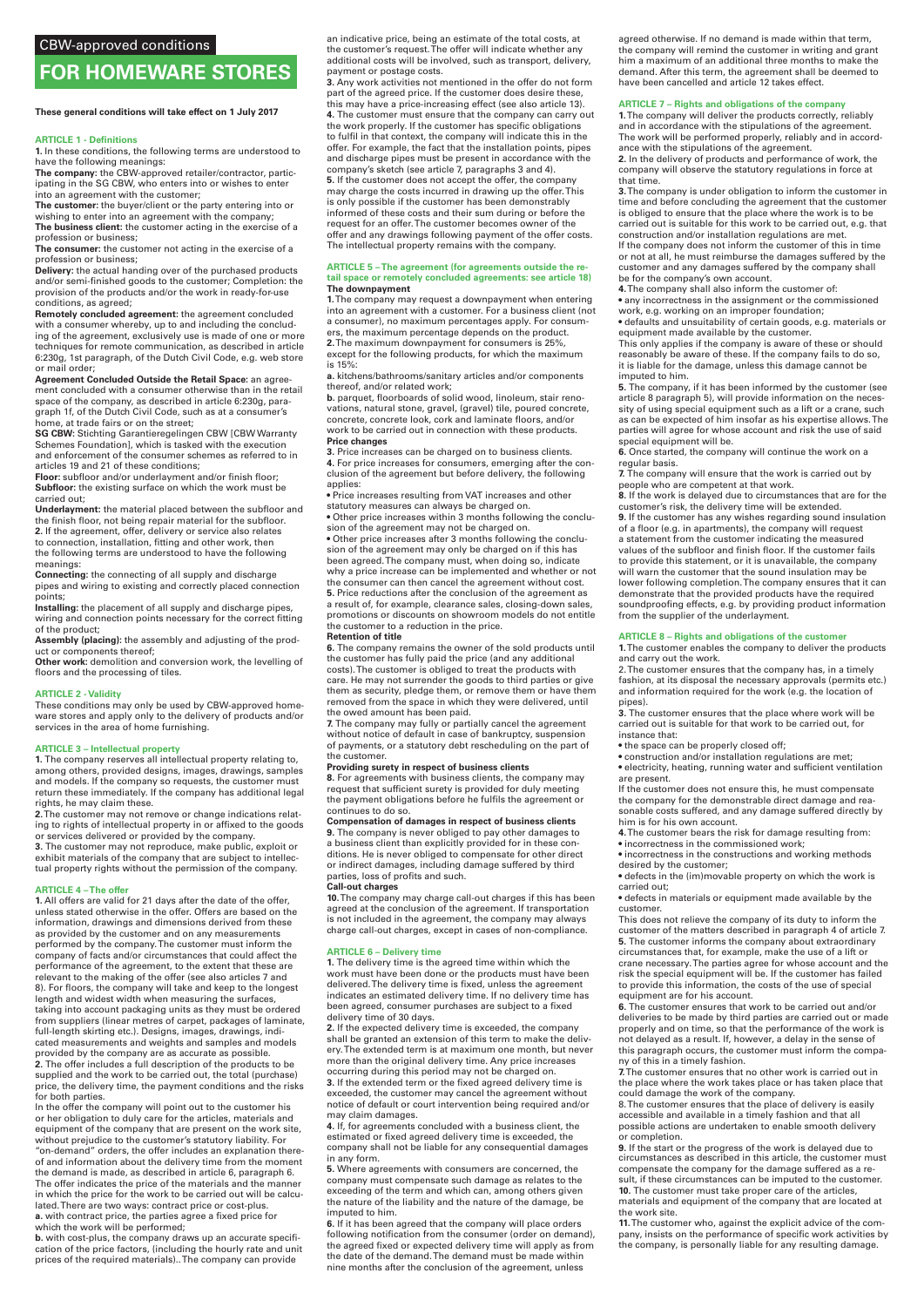**12.** The customer cannot oblige the company to carry out work in contravention of Arbo [Occupational Health and Safety] regulations.

#### **ARTICLE 9 – The storage of products**

**1.** If the products are presented for delivery on the agreed delivery date but are not accepted, for other reasons than that they are defective, the company will make a second delivery within a reasonable term. Following such refusal or second delivery, the company may charge storage costs and further demonstrable damage and reasonably incurred costs. **2.** If the second delivery is also not accepted, the company

may: **a.** demand fulfilment of the agreement and charge storage costs, further demonstrable damage and reasonably incurred costs; or

**b.** hold the products in storage for the customer for a further 30 days, charging storage costs to the customer.

If the products to be delivered have still not been accepted by the customer following the situation described in a or b, the company is entitled to consider the agreement to be cancelled in accordance with the provisions of article 12. In addition to cancellation charges, the company may also

charge storage costs for the 30 days. **3.** If the products have been paid for by the customer, the company will hold the products in storage for a maximum of three months, charging reasonable internal or external storage costs to the customer, taking into account the sale

value of the products and the length of the storage period, unless agreed otherwise. **4.** If the customer has still not taken possession of the products after 3 months, the agreement is considered to have been cancelled and the company may, in addition to the cancellation fee described in article 12, charge reasonable internal or external storage expenses. The company must inform the customer in writing of his intention to do so.

**5.** Where a consumer purchase is concerned, the risk of fire and damage during storage is covered by the company at its expense through insurance.

**ARTICLE 10 – Transport and damage at delivery 1.** The transport of products is included in the price, except for portable articles or if otherwise agreed. The company bears the risk of damage or loss during transport. If the products are delivered by a professional carrier, the company will ensure proper insurance.

**2.** If damage is identified upon delivery, the customer must note this on the delivery slip. If there is no opportunity to identify any damage at the time of delivery, the customer will note this on the delivery slip. It is recommended to report visible damage to the company within 2 working days. **3.** If the customer organises the transport personally, he must verify as far as possible whether the products are undamaged and complete, after receiving them but before the transport.

#### **ARTICLE 11 – Payment**

### **Purchase and sale**

**1.** The general payment condition is downpayment upon delivery (cash or PIN), also if work is included in the agreement. The customer may also ensure that the sum has already been credited to the company's bank account prior to delivery.

**2.** It is possible to agree a different payment condition, but it is legally prohibited to offer a consumer only advance payment of the (remaining) purchase price as a payment condition.

**3.** The company making partial deliveries may require payment for the delivered part at each partial delivery. For each partial delivery, the customer receives a partial invoice. **Contracting for work**

**4.** Exclusively with regard to contracting for work, parties agree that payment will be made in terms proportionate to the progress of the work and the delivery of materials. In this, the maximum downpayment percentages (see article 5, paragraph 2) are taken into account. If no specific

agreements are made about this, the following payment conditions apply: • upon commissioning the work, 25% or 15%, respectively, of the agreed sum, depending on the maximum downpayment percentage described in article 5 paragraph 2.

• after the delivery of the materials, 35% or 45%

• immediately after completion, 30% and • within 14 days of completion, the remaining 10%. The customer will receive a partial invoice each time. **Payment term for invoices**

**5.** Payment of an invoice or partial invoice must take place no more than 14 days after the invoice is received, unless otherwise agreed.

### **Non-timely payment**

**6.** If the customer does not pay on time, he is legally con-<br>sidered, without notice of default being required, to be in default. Nevertheless, the company will, upon expiry of the payment term, send the customer a payment reminder in which he notifies the customer of his default. The company will give him the opportunity to pay within 14 days of receipt of the payment reminder, and will inform him of the conse-quences if he fails to do so. **7.** Following expiry of this additional term, the company is

authorised to collect the owed amount without further notice of default being required. The collection charges and other expenses involved are for the customer's account. These costs are limited to the maximum percentage of the principal sum permitted by law and regulation.

**8.** The company may charge statutory interest to consumers if payment has still not been made after expiry of the term described in paragraph 6. The interest may be calculated starting from the expiry date of the term described in paragraph 5 until the full sum has been paid. With business clients, the company may charge the statutory commercial interest rate after expiry of the term described in paragraph 5.

**Suspension of payment obligation**

9. In the event of complaints, the customer is exclusively

entitled to suspend payment of that part of the invoice that corresponds to the content and severity of the complaint. The company may not collect this part of its invoice if the complaints are justified. This does not release the customer from his obligation to pay the remaining part of the purchase/ contracting price within the payment term. **10.** If payment in terms has been agreed, exclusively for the contracting of work, and the company does not continue the work, the customer is authorised to suspend his payment for the relevant terms. This does not release the customer of his obligation to pay partial invoices sent at an earlier date, within the payment term for those invoices.

#### **ARTICLE 12 - Cancellation**

**1.** If the customer cancels the agreement, he will owe a com-pensation fee. This fee is based on loss of income based on industry averages. The compensation fee is comprised of the gross profit margin (fixed and variable costs, profit mark-up), minus variable costs not incurred, such as delivery costs. The compensation fee is 30% of the purchase/contracting price, unless the parties have agreed otherwise. The fee is 50% if the customer cancels after he has already been informed that the (partial) delivery can take place.

**2.** The percentages described in paragraph 1 are definitive, unless the company can prove that the damage it suffered is greater or the customer can sufficiently demonstrate that the damage is smaller. **3.** Cancellation must preferably be effected in writing. In

case of verbal cancellation, the company will confirm this in writing.

**4.** When purchasing a kitchen, the consumer may, within 2 days starting on the day after the conclusion of the purchase, cancel in writing against a reduced percentage of 5% of the purchase price with a minimum of € 500. If no email address of the company is known to the consumer, he can also cancel by way of registered letter, thus proving through the dated proof of posting that the letter was sent within 2 days. **5.** The consumer is not obliged to pay a cancellation fee

where it concerns an agreement concluded outside the retail space or a remotely concluded agreement if he is making use of the right of withdrawal as described in the law and in article 20 D for this method of sale.

**6.** In case of unfair commercial practice, as described in the *Wet Oneerlijke Handelspraktijken* [Unfair Commercial Practices Act], a consumer may cancel the agreement at no cost. This is the case if a consumer has been misled or approached aggressively, e.g. if the seller puts unreasonably heavy pressure on the consumer to conclude the agreement. The consumer must prove that this was the case.

#### **ARTICLE 13 – Additional expenses, supplemental work and/ or less work**

Expenses incurred due to default of the customer in enabling the performance or progress of the work will be charged to the customer.

Supplemental work and/or less work will be calculated in reasonableness and fairness.

Supplemental work is, among other things, understood to mean: all work and deliveries that are not included in the agreement and that are carried out at the customer's request. Less work is understood to mean: the part of the agreement that by mutual consent of the parties is not carried out. Non-flooring of areas, e.g. columns and recesses and cutting wastage, are not taken into consideration for less work calculations. At the customer's request, the company will leave left-over materials with the customer.

#### **ARTICLE 14 – Non-performance of agreement due to force majeure**

**1.** If the performance of the agreement is temporarily impossible for reasons that cannot be imputed to either party, the other party is released from its obligations for that period. **2.** If the performance of the agreement by one of the parties remains entirely or partially impossible for reasons that cannot be imputed to that party, both parties will make as great an effort as is reasonably possible to carry out the agreement nonetheless. The parties shall confer on this matter. If parties fail to reach agreement, they have the right to cancel the agreement in its entirety or in part, respectively, subject to compensation payable to the other party for expenses reasonably incurred and to be incurred.

**ARTICLE 15 – Conformity and warranty 1.** The delivered product must have those qualities that the customer may, based on the agreement, expect when used in a normal manner (conformity). This also applies for non-standard usage if this is agreed by the parties at the time of conclusion of the agreement. If these expectations are not met, the customer has the right to repair or replacement,

cancellation and/or price reduction. 2. The company offers 2 years' full warranty on the delivered products, in addition to the statutory obligations described in paragraph 1. The parties may also agree otherwise in writing. The 2-year warranty does not apply to defects relating to usage by the customer not corresponding to the intended purpose of the products. The company will plausibly demonstrate this. The company bears the costs of repair or replacement, including transportation and call-out charges; if the defect can be properly repaired, the company is not obliged to replace the product.

If the customer has moved to an address outside the Netherlands, transport and call-out charges will be reimbursed based on the original delivery address. **3.** The customer must, according to the law, prevent or limit

his damage to the greatest possible extent. **4.** Even after the two-year warranty in paragraph 2, the

customer may still have rights under the law (paragraph 1). In such event, the company cannot invoke the expiry of this warranty.

**5.** The obligations of the company with regard to conformity and warranty described in paragraphs 1 and 2 do not fall under the downpayment scheme described in article 19. In the event of bankruptcy/suspension of payments/statutory debt rescheduling on the part of the company, the customer

may apply as a creditor to the receiver/administrator. **6.** If the manufacturer of the products offers a more extensive warranty to the company, this warranty also applies to the customer.

**7.** Warranty provisions are only valid if the delivered products or the work performed are used in accordance with their intended use, or are used in a non-standard manner if that has been agreed.

**8.** The customer must behave as befits a good customer. This includes, among others, that he must maintain and treat the product correctly and judiciously.

**9.** Deviations in colour, wear resistance, structure etc. may In the right to warranty and/or reimbursement for damages. This applies if the deviations are acceptable from a technical perspective in accordance with current, usual standards or business practice.

**10.** Exceptions to the warranty in paragraph 2 are: (disposable) batteries, replaceable light sources, home accessories and normal wear.

## **ARTICLE 16 - Liability**

The company is not liable for damage by causes of which it was not nor should have been aware, unless it is responsible pursuant to the law or if the parties have agreed otherwise. Such causes may include:

• the emergence of shrinkage seams and/or hairline cracks as a result of the gradual loss of moisture in newly built or renovated structure;

• the occurrence of discolouration, shrinkage seams and/or hairline cracks through the direct influence of heat sources such as the sun, central heating pipes and hearths; • excessively high or low humidity in the relevant space and surrounding spaces or extreme changes in said humidity; • an incorrect composition of the underlayment and/or subfloor, if this was not placed by the company, or an insuffi-ciently level subfloor, if this was not placed by the company. The company will inform the customer of the inadequate levelness before commencing the work;

• the non-permanent dryness of the floor, provided that the company measured the humidity level of the floor in advance and the result of this measurement was acceptable.

**ARTICLE 17 – Complaints and damage 1.** Complaints about the performance of the agreement or damage to the customer's property caused by the company must be submitted to the company with a full and clear description. This must preferably be done in writing, and in any case in a timely manner.

**2.** If at the time of delivery or completion there is no opportu-nity to discover and/or report complaints and damage to the delivered goods or services or to the customer's property, the customer must report complaints or damage in writing as soon as possible, preferably within two working days of discovery. If no report is received by the company within 14 days of delivery or completion, it will be assumed that the products were delivered in undamaged state and/or that no

damage was caused by the company. **3.** In the event of damage, the customer will allow the company the opportunity to inspect and assess the damage or have the damage inspected and assessed for the purposes of his liability insurance. The customer will also cooperate towards repairs made by or on behalf of the company.

**4.** Complaints arising during usage after delivery shall be reported as soon as possible after their emergence – no later than two months after their discovery – preferably in writing. **5.** Failure to submit a complaint in time may result in the customer's loss of rights in this respect.

### **ARTICLE 18 – Remotely concluded agreements and Agreements Concluded Outside the Retail Space A – The agreement**

**1.** If the consumer has accepted the offer through electronic means, the company will immediately confirm receipt thereof through electronic means. As long as this has not

occurred, the consumer may cancel the agreement. **2.** If the agreement is concluded electronically, the company will take appropriate technical and organisational measures for the security of the electronic transfer of data and will ensure a safe web environment. If the consumer can pay electronically, the company will observe appropriate security measures.

**3.** The company may – if the law permits – investigate whether the consumer is capable of fulfilling his payment obligations and whether there are any circumstances that are of importance in view of the responsible conclusion of a contract. If this gives good reason not to enter into the agreement, the company may refuse or set special conditions for<br>an order or request, for which he must give reasons.<br>4. The company will send the following information to the<br>customer, not later than at the time of delivery of

and/or service: **a.** the address of the company where the consumer can

submit any complaints; **b.** the conditions under and manner in which the consumer can make use of the right of withdrawal, or a clear notifica-tion of exclusion of the right of withdrawal; **c.** information about warranties and existing post-purchase service;

**d.** the price of the product or service, including taxes, any delivery costs and the method of payment, delivery or per-

formance of the agreement; e. if the consumer has a right of withdrawal, the model form for withdrawal.

This information must be such that the consumer can store and consult it.

#### **B – Right of withdrawal**

**1.** The consumer can cancel an agreement relating to the purchase of a product – whether of not combined with a service - during a cooling-off period of at least 14 days without needing to provide reasons. The company may ask the consumer for the reason for the withdrawal, but cannot oblige him to give such reason.

**2.** The cooling-off period mentioned in paragraph 1 com-